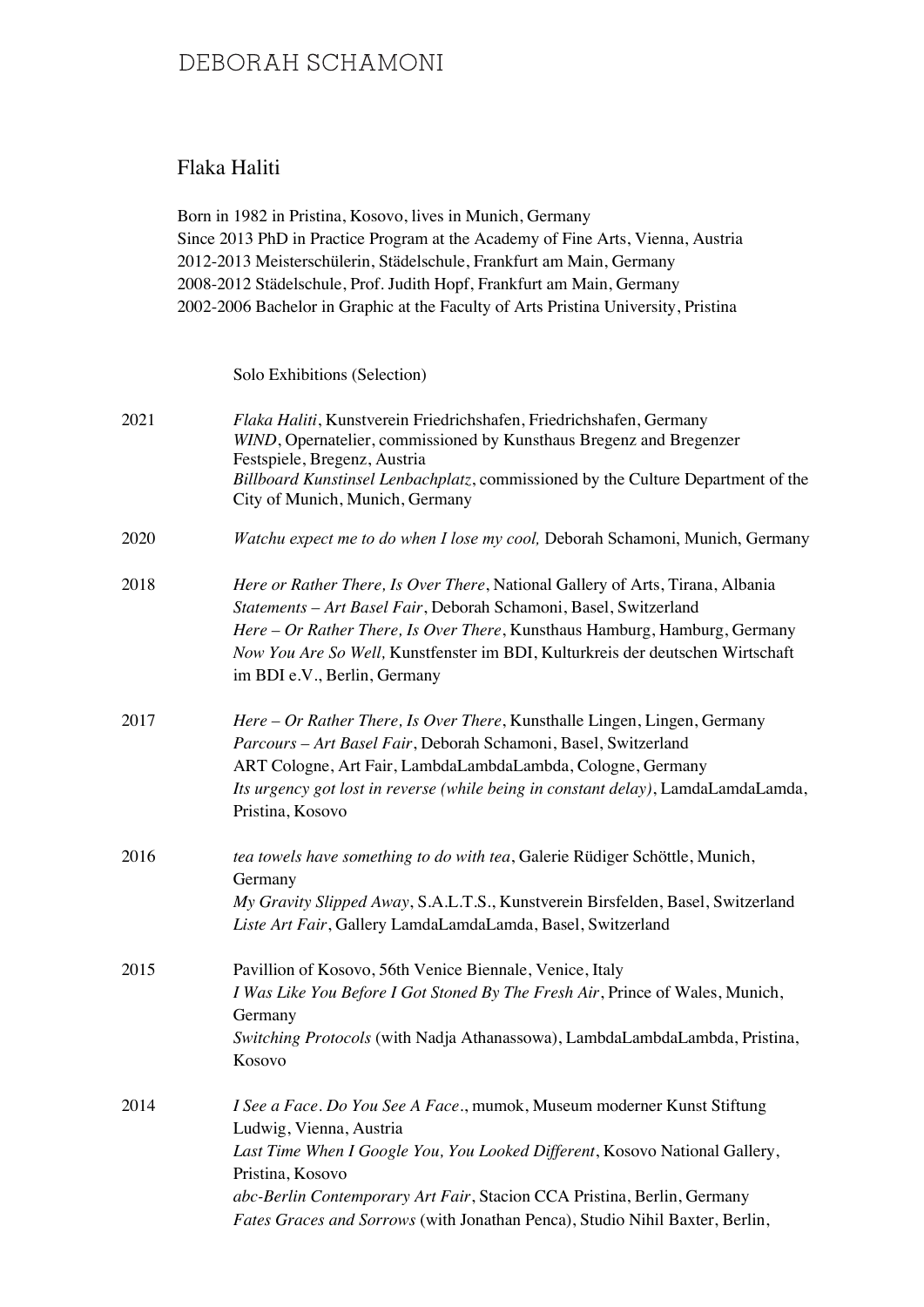#### Germany

| 2012 | I Miss You, I Miss You, Till I Dont Miss You Anymore, Stacion CCA Pristina,<br>Kosovo<br>Pie In The Sky (with Basim Magdy), Platform Sarai, Frankfurt am Main, Germany                                                                                                                                                                                                                              |
|------|-----------------------------------------------------------------------------------------------------------------------------------------------------------------------------------------------------------------------------------------------------------------------------------------------------------------------------------------------------------------------------------------------------|
| 2010 | Als ich ein Kind war, wollte ich Künstlerin werden, collaborative project by CCA<br>Stacion and press to exit project space, Skopje, Macedonia<br>son: DA, Gallery Ex-Garage, Maribor, Slovenia                                                                                                                                                                                                     |
| 2008 | Balls! Balls! Balls!, Stacion CCA, Pristina, Kosovo                                                                                                                                                                                                                                                                                                                                                 |
| 2007 | Winners/Losers (part one), Stacion CCA, Pristina, Kosovo                                                                                                                                                                                                                                                                                                                                            |
|      | Group Exhibitions (Selection)                                                                                                                                                                                                                                                                                                                                                                       |
| 2022 | BREATHLESS, curated by Ala Roushan, in partnership with The Power Plant<br>Contemporary Art Gallery, Toronto, Canada (upcoming)<br>In front at below, Varberg Konsthall, Sweden<br>Predatory, Eugster, Belgrade, Serbia                                                                                                                                                                             |
| 2021 | Endless Express, curated by Caroline Dumalin, EUROPALIA International,<br>Brussels, Belgium<br>What If a Journey, Autostrada Biennale, Prizren, Kosovo<br>The Endless Frontier, Baltic Triennial, Contemporary Art Centre, Vilnius, Lithuania                                                                                                                                                       |
| 2019 | HERE AND NOW, Transcorporealities, Museum Ludwig, Cologne, Germany<br>Shortlist exhibition of the Preis der Nationalgalerie 2019, Hamburger Bahnhof -<br>Museum für Gegenwart – Berlin, Germany<br>40,000, A Museum of Curiosity, Fellbach Small Sculpture Triennial 2019, curated<br>by Brigitte Franzen, Fellbach, Germany                                                                        |
| 2018 | Game Changers (together with Markus Miessen), PAM, Public Art Munich 2018,<br>Munich, Germany<br>Busan Biennale 2018, Busan, South Korea                                                                                                                                                                                                                                                            |
| 2017 | Trigon 67/17, Künstlerhaus, Halle für Kunst & Medien, Graz, Austria<br>Dejima. Concepts of in- and exclusion, GAK Gesellschaft für Aktuelle Kunst,<br>Bremen, Germany<br>Art Encounters Timisoara, Biennale of Contemporary Art, Timisoara and Arad,<br>Romania<br>Symptoms of Society I, Guangdong Museum of Art, Guangdong, China<br>Symptoms of Society II, Zhejiang Art Museum, Zhejiang, China |
| 2016 | Favoriten III. Neue Kunst aus München, Kunstbau Lenbachhaus, Munich, Germany<br>I Surrender Dear, Salzburger Kunstverein, Salzburg, Austria<br>THE WHALE THAT WAS LIKE A SUBMARINE, Ludwig Museum, Budapest,                                                                                                                                                                                        |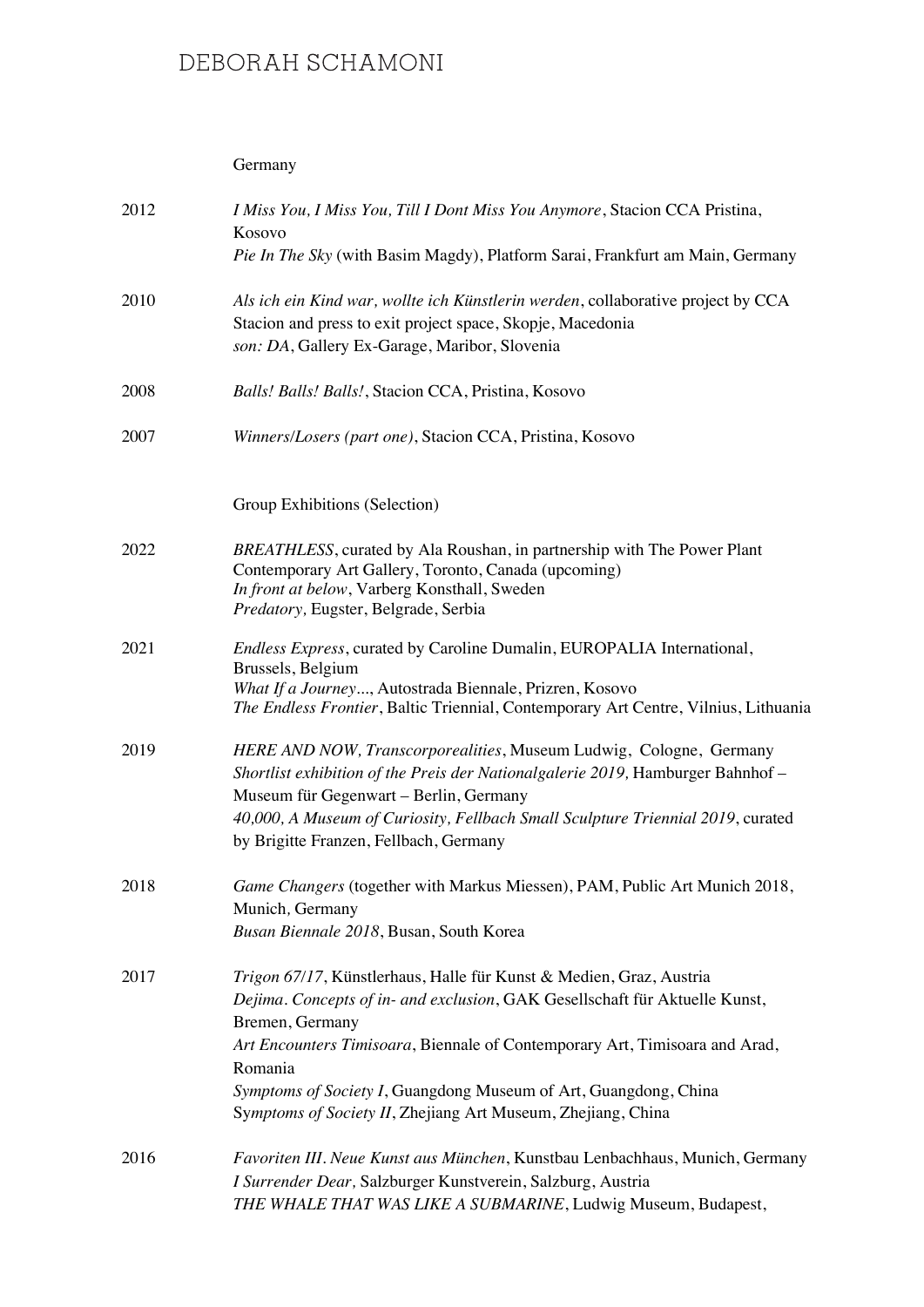|      | Hungary<br>Ars Viva Prize exhibition, Index - The Swedish Contemporary Art Foundation,<br>Stockholm, Sweden                                                                    |
|------|--------------------------------------------------------------------------------------------------------------------------------------------------------------------------------|
|      | Just Hanging Around, COD, Tirana, Albania<br>THE PRESENCE OF THE REAL, curated by Galit Eilat, Adem Jashari Square,                                                            |
|      | Pristina / Peja Arts Gallery, Kosovo                                                                                                                                           |
|      | DIE MARMORY SHOW III Guilty Pleasures, curated with Eva Birkenstock,<br>Deborah Schamoni, Munich, Germany                                                                      |
|      | Ars Viva Prize exhibition, Galerie für Zeitgenössische Kunst Leipzig, Germany<br>Normalities, Austrian Cultural Forum, New York, USA                                           |
| 2015 | 6th Moscow Biennale, HOW TO GATHER?, VDNKh Moscow, Russia<br>Political Populism, Kunsthalle Wien, Vienna, Austria                                                              |
|      | Ars Viva Prize exhibition, Städtische Galerie Karlsruhe, Karlsruhe, Germany                                                                                                    |
|      | Max-Pechstein Förderpreis der Stadt Zwickau, Max Pechstein Museum, Zwickau,<br>Germany                                                                                         |
|      | INSIDE OUT - Not so White Cube, MGML City Museum, Ljubljana, Slovenia                                                                                                          |
|      | New Needs, Haus Wittmann, Etsdorf, Austria                                                                                                                                     |
|      | The heart is deceitful above all things, HOME / CORNERHOUSE, Manchester, UK<br>3rd Project Biennial of Contemporary Art D-0 ARK Underground, Konjic, Bosnia<br>and Herzegovina |
|      | The problem today is not the other but the self, Ludlow 38, New York, USA                                                                                                      |
| 2014 | Out of Blue, Muslim Mulliqi Award X, Kosovo National Gallery, Pristina, Kosovo<br>Travel Communique, Museum of Yugoslav History, Belgrade, Serbia                              |
|      | AOIOIOS, Basis, Frankfurt am Main, Germany                                                                                                                                     |
| 2013 | Stealth Architecture, Weltkulturen Museum, Frankfurt am Main, Germany<br>say my name, say my name., MMK-Zollamt, Museum of Modern Art, Frankfurt am                            |
|      | Main, Germany                                                                                                                                                                  |
|      | no ONE BELONGS HERE MORE THAN you, 54th October Salon, Belgrade, Serbia                                                                                                        |
| 2012 | Ein Sechstel der Erde, über die Beziehung des Bildes zur Welt, ZKM, Karlsruhe,<br>Germany                                                                                      |
|      | One Sixth of the Earth. Ecologies of Image, MUSAC, Castilla y León, Spain                                                                                                      |
|      | Gjon Mili 2012/Edition XII, International Photo Exhibition, Kosovo National<br>Gallery, Pristina, Kosovo                                                                       |
| 2011 | EAST by SOUTH WEST - Curated by Vienna, Gallery Martin Janda, Vienna, Austria                                                                                                  |
| 2010 | The World Around You, BRUSSELS BIENNIAL 1, Brussels, Belgium<br>Contemporary War Reflection, BKS, Copenhagen, Denmark                                                          |
|      |                                                                                                                                                                                |
| 2009 | Heiss Oder Kalt, Haus der Kulturen der Welt, Berlin, Germany<br>Dopust, Performance Festival, Split, Croatia                                                                   |
| 2007 | Plazma, Siemens ArtLab Gallery, Vienna, Austria                                                                                                                                |